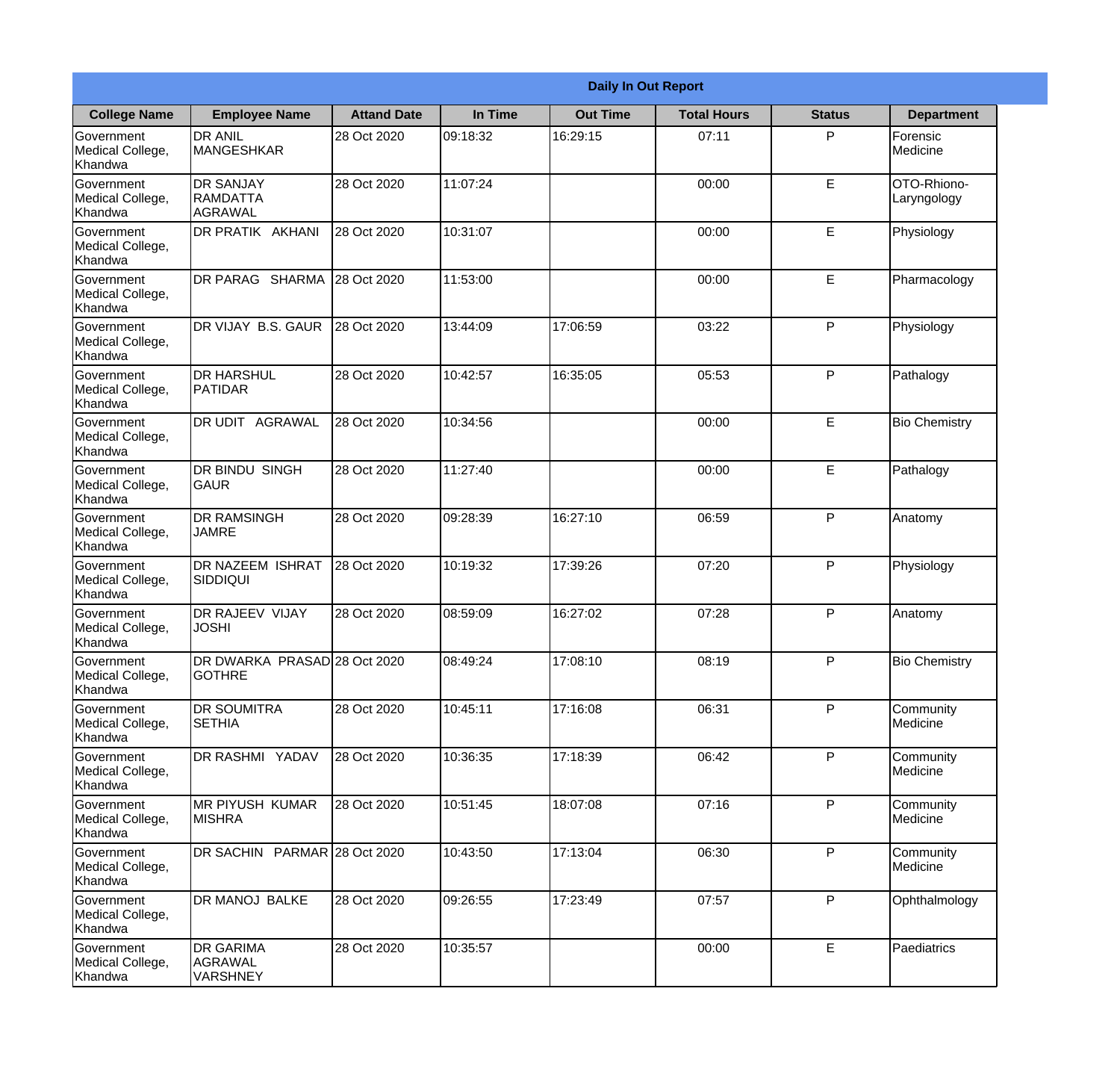| <b>Designation</b>                  | <b>Category</b> |
|-------------------------------------|-----------------|
| Assistant Professor   Para Clinical |                 |
| Professor                           | Clinical        |
| Assistant Professor                 | Non Clinical    |
| Professor                           | Para Clinical   |
| Associate Professor Non Clinical    |                 |
| Assistant Professor   Para Clinical |                 |
| Associate Professor Non Clinical    |                 |
| Associate Professor Para Clinical   |                 |
| Demonstrator/Tutor   Non Clinical   |                 |
| Professor                           | Non Clinical    |
| Assistant Professor                 | Non Clinical    |
| Demonstrator/Tutor   Non Clinical   |                 |
| Assistant Professor   Para Clinical |                 |
| Assistant Professor   Para Clinical |                 |
| Statistician                        | Para Clinical   |
| <b>Assistant Professor</b>          | IPara Clinical  |
| <b>Assistant Professor</b>          | <b>Clinical</b> |
| Associate Professor Clinical        |                 |

## **Daily In Out Report**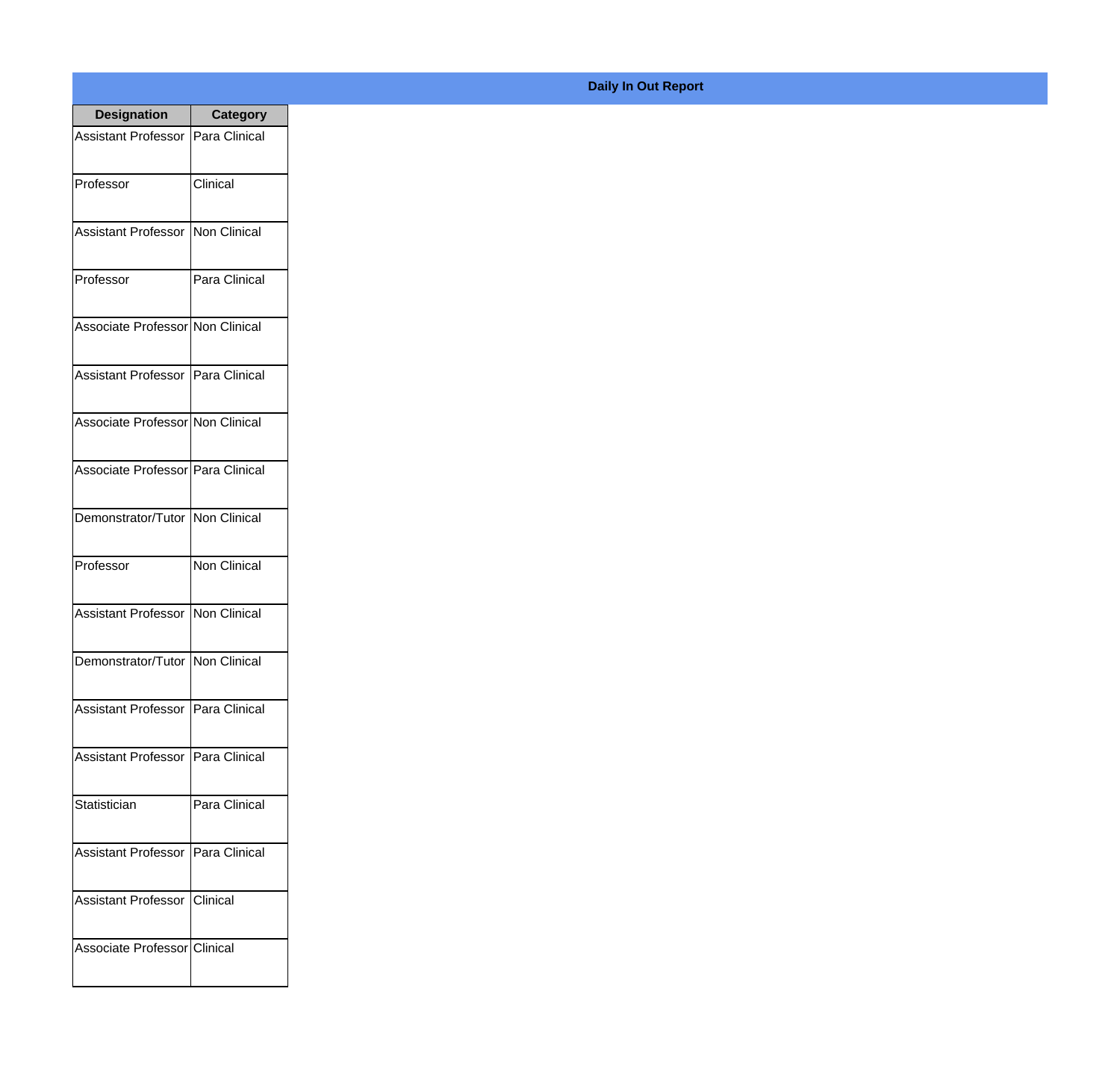|                                                  |                                                |             |          |          | <b>Daily In Out Report</b> |   |                             |
|--------------------------------------------------|------------------------------------------------|-------------|----------|----------|----------------------------|---|-----------------------------|
| <b>Government</b><br>Medical College,<br>Khandwa | <b>DR CHANDNI</b><br>KAROLE                    | 28 Oct 2020 | 09:26:31 | 17:32:01 | 08:06                      | P | Ophthalmology               |
| Government<br>Medical College,<br>Khandwa        | <b>DR PRIYA KAPOOR</b><br>KAPOOR               | 28 Oct 2020 | 10:17:29 | 17:04:09 | 06:47                      | P | Pathalogy                   |
| Government<br>Medical College,<br>Khandwa        | <b>DR SAPNA</b><br><b>MAHESHRAM</b>            | 28 Oct 2020 | 11:09:37 | 17:23:27 | 06:14                      | P | Community<br>Medicine       |
| Government<br>Medical College,<br>Khandwa        | <b>DR RAJENDRA</b><br><b>SINGH MANDLOI</b>     | 28 Oct 2020 | 11:12:59 |          | 00:00                      | E | <b>Bio Chemistry</b>        |
| <b>Government</b><br>Medical College,<br>Khandwa | <b>DR SEEMA</b><br><b>SUDHAKARRAO</b><br>SUTAY | 28 Oct 2020 | 10:53:30 |          | 00:00                      | E | Forensic<br>Medicine        |
| Government<br>Medical College,<br>Khandwa        | <b>DR AJAY</b><br><b>NARWARIYA</b>             | 28 Oct 2020 | 09:35:52 | 18:28:35 | 08:53                      | P | Microbiology                |
| Government<br>Medical College,<br>Khandwa        | <b>DR RAKESH SINGH</b><br><b>HAZARI</b>        | 28 Oct 2020 | 16:33:05 |          | 00:00                      | E | Pathalogy                   |
| Government<br>Medical College,<br>Khandwa        | <b>DR NISHA</b><br><b>KAITHWAS</b>             | 28 Oct 2020 | 10:34:06 | 13:23:19 | 02:49                      | P | Psychiatry                  |
| <b>Government</b><br>Medical College,<br>Khandwa | <b>DR ANANT</b><br><b>TUKARAM PAWAR</b>        | 28 Oct 2020 | 11:16:19 | 17:12:40 | 05:56                      | P | Community<br>Medicine       |
| Government<br>Medical College,<br>Khandwa        | DR SHAIKH M.KHALIQ 28 Oct 2020                 |             | 09:45:30 |          | 00:00                      | E | <b>Bio Chemistry</b>        |
| Government<br>Medical College,<br>Khandwa        | <b>DR RAJU</b>                                 | 28 Oct 2020 | 10:04:50 | 18:43:10 | 08:39                      | P | Forensic<br>Medicine        |
| Government<br>Medical College,<br>Khandwa        | DR AJAY GANGJI                                 | 28 Oct 2020 | 10:11:49 |          | 00:00                      | E | <b>General Surgery</b>      |
| Government<br>Medical College,<br>Khandwa        | <b>DR RANJEET</b><br><b>BADOLE</b>             | 28 Oct 2020 | 10:17:40 |          | 00:00                      | E | <b>General Medicine</b>     |
| Government<br>Medical College,<br>Khandwa        | <b>DR SANGEETA</b><br><b>CHINCHOLE</b>         | 28 Oct 2020 | 10:50:11 |          | 00:00                      | E | Physiology                  |
| Government<br>Medical College,<br>Khandwa        | DR NEERAJ KUMAR                                | 28 Oct 2020 | 10:00:40 | 17:38:04 | 07:38                      | P | Dentisry                    |
| Government<br>Medical College,<br>Khandwa        | DR NISHA MANDLOI<br><b>PANWAR</b>              | 28 Oct 2020 | 09:39:14 |          | 00:00                      | E | Obstetrics &<br>Gynaecology |
| Government<br>Medical College,<br>Khandwa        | <b>DR NANDINI DIXIT</b>                        | 28 Oct 2020 | 10:13:14 |          | 00:00                      | E | Paediatrics                 |
| Government<br>Medical College,<br>Khandwa        | <b>DR SATISH</b><br><b>CHANDEL</b>             | 28 Oct 2020 | 11:08:00 |          | 00:00                      | E | Pharmacology                |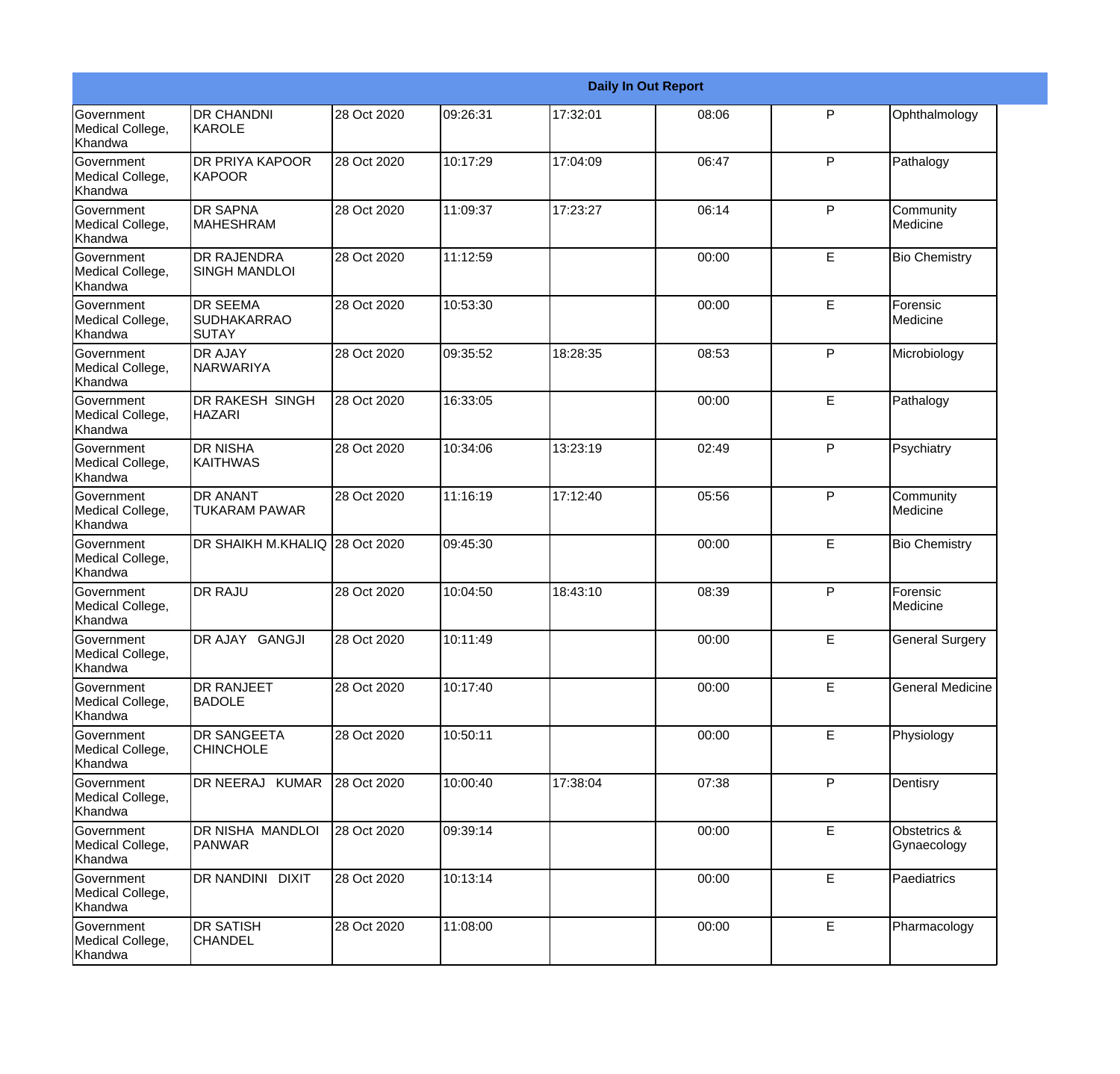| Assistant Professor   Clinical      |                     |
|-------------------------------------|---------------------|
| Demonstrator/Tutor   Para Clinical  |                     |
| Associate Professor   Para Clinical |                     |
| Demonstrator/Tutor   Non Clinical   |                     |
| Professor                           | Para Clinical       |
| Demonstrator/Tutor   Para Clinical  |                     |
| Professor                           | Para Clinical       |
| Assistant Professor Clinical        |                     |
| Professor                           | Para Clinical       |
| Professor                           | <b>Non Clinical</b> |
| Demonstrator/Tutor   Para Clinical  |                     |
| Professor                           | Clinical            |
| Assistant Professor   Clinical      |                     |
| Demonstrator/Tutor   Non Clinical   |                     |
| Assistant Professor   Clinical      |                     |
| Associate Professor Clinical        |                     |
| Assistant Professor   Clinical      |                     |
| <b>Assistant Professor</b>          | Para Clinical       |

## **Daily In Out Report**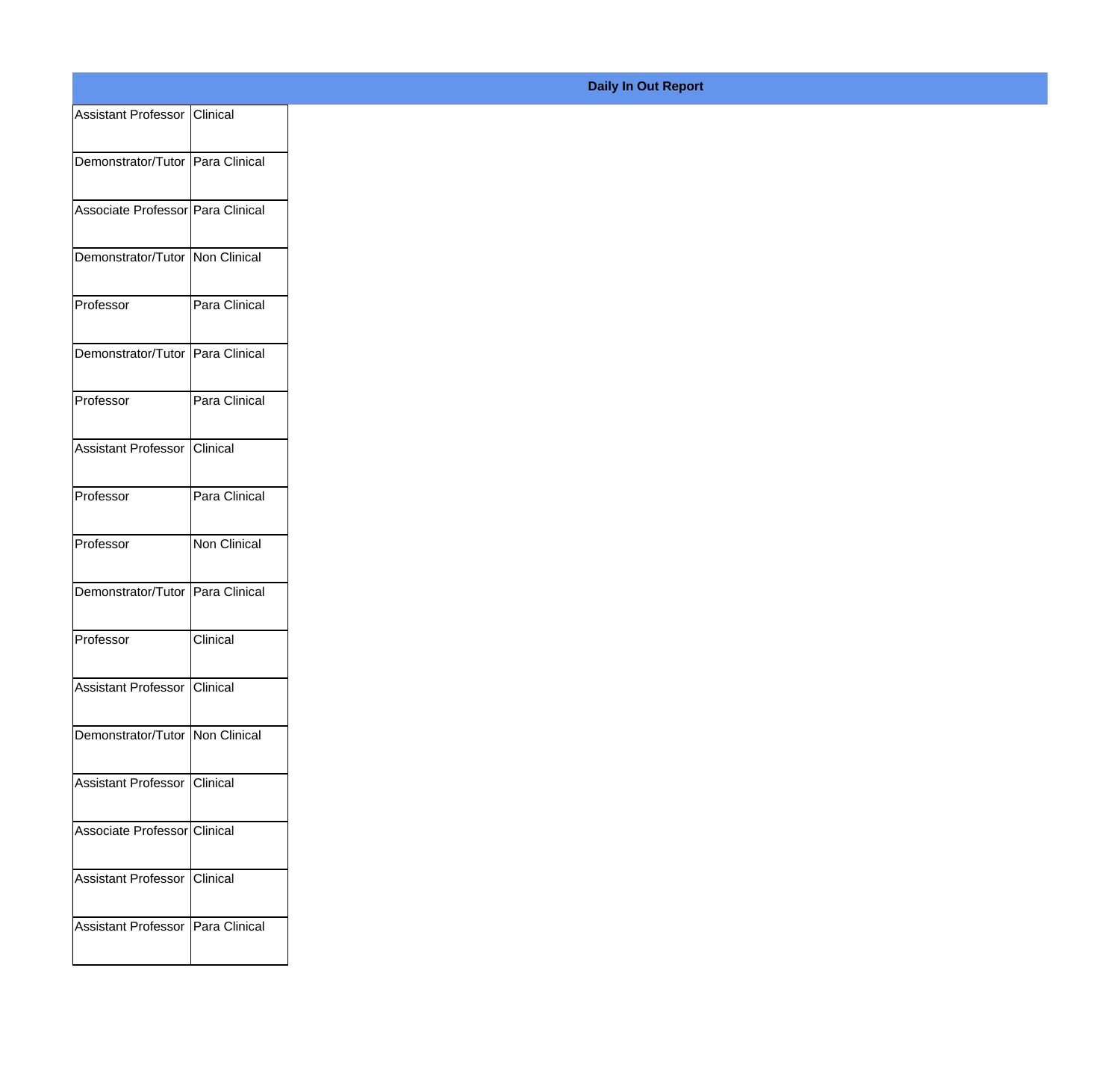| <b>Daily In Out Report</b>                        |                                         |                   |           |          |       |   |              |
|---------------------------------------------------|-----------------------------------------|-------------------|-----------|----------|-------|---|--------------|
| Government<br>Medical College,<br><b>Khandwa</b>  | <b>IDR MUKTESHWARI</b><br>IGUPTA        | 28 Oct 2020       | 11:16:45  | 17:18:32 | 06:02 | P | Pharmacology |
| <b>Sovernment</b><br>Medical College,<br>Khandwa  | <b>DR PURTI AGARWAL</b><br><b>SAINI</b> | 28 Oct 2020       | 111:07:48 | 17:04:11 | 05:57 | P | Pathalogy    |
| <b>IGovernment</b><br>Medical College,<br>Khandwa | <b>IDR YASHPAL RAY</b>                  | 28 Oct 2020       | 10:58:07  |          | 00:00 | E | Anatomy      |
| Government<br>Medical College,<br>Khandwa         | IDR VISHAL<br><b>ITHAKRE</b>            | KUMAR 28 Oct 2020 | 10:09:33  | 17:08:01 | 06:59 | P | Physiology   |